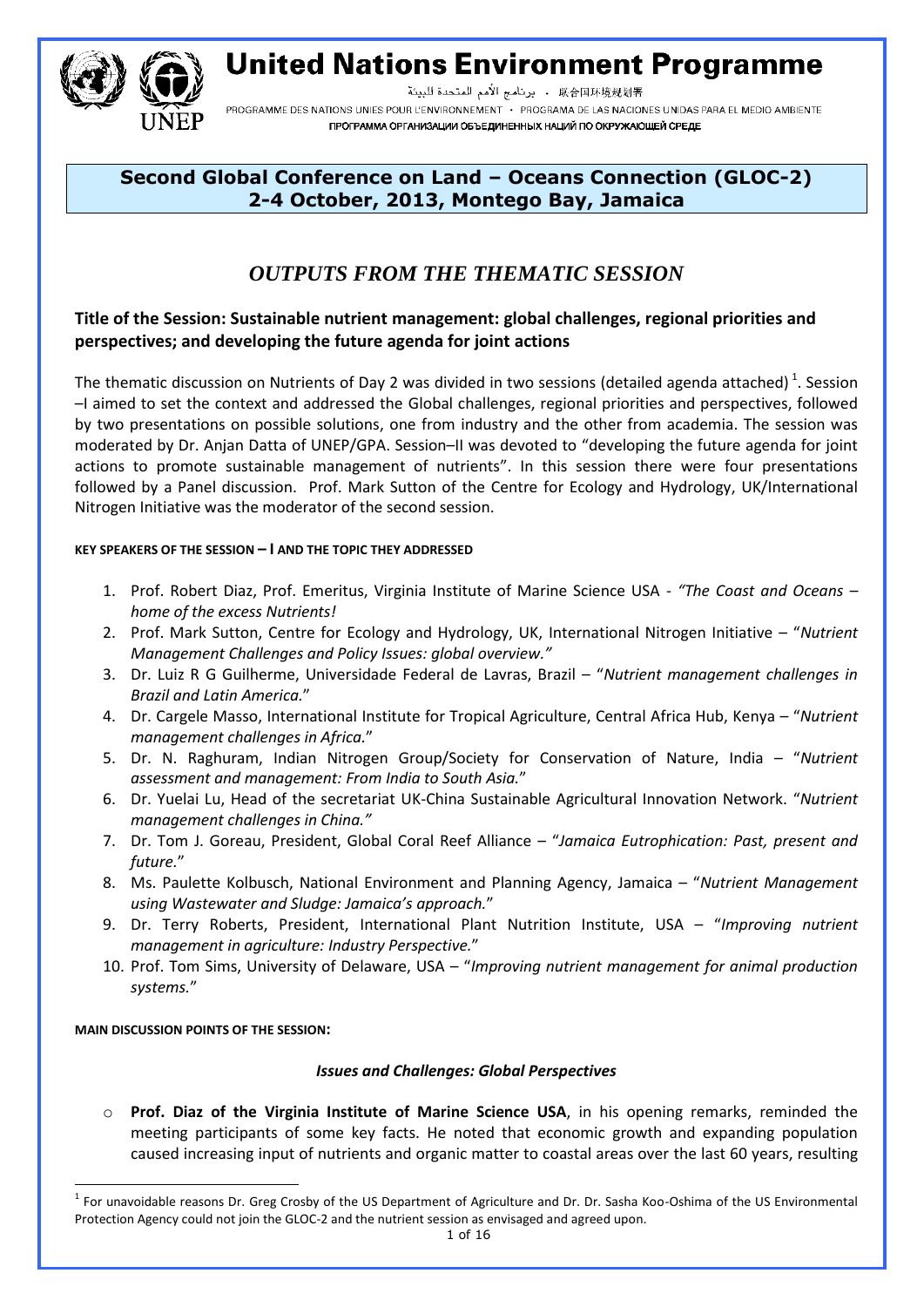in ecosystem overload. There is a strong correlation through time between (a) increased nutrient discharges and disruption of global cycles; (b) population growth and agriculture expansion; (c) increased primary production and (d) increased occurrence of hypoxia and harmful algae blooms. Prof. Diaz also emphasised that from the start of the 'Industrial Revolution' in the 1700s, it has taken >100 years to alter the global Carbon Cycle, whereas with the start of the 'Green Revolution' in 1960s it took <50 years to alter the global Nitrogen Cycle. The Haber-Bosch process is the great accelerator of the reactive nitrogen (Nr) process and interestingly enough, of the total reactive nitrogen (Nr) produced through the Haber-Bosch process, only 18 % is consumed by human population and the rest (82%) is lost to the environment.

- o **Prof. Mark Sutton of the Centre for Ecology and Hydrology, UK** noted that many often argue that "we need nutrients for food security", but in reality it is not for "food security but food luxury". Quoting the European Nitrogen Assessment (2011), he argued that 85% of N harvests in EU goes to feed livestock, on average, the European eats 70% more protein than needed for a healthy diet and that Europe is a net importer of N in feed and food.
- o Both speakers also argued that nutrient losses, particularly of reactive nitrogen and phosphorus, from the agricultural and sewerage systems, are among the main causes for eutrophication of our aquatic and marine ecosystems around the world. They affect water quality for human use and also affect aquatic and marine biodiversity, which in turn affect fishing, recreation, carbon sequestration and other ecosystem services. Climate change can also accentuate the effects of nutrients.
- $\circ$  Around the world, hypoxic zones are continuously increasing and the rise of hypoxia is correlated with high amounts of nitrogen being released into the environment and particularly in our aquatic environment. Interestingly this is not the case in areas in Asia where population is high. Initial increase in nutrient loading into the aquatic environment leads to an initial increase in fisheries production. However, as nutrient loading continues to increase, the system approaches an organic matter saturation point and at some point, organic matter is not efficiently processed through fishery species and the system gradually collapses.
- o It is important to note that consequences of excess nutrients can be reduced and eliminated through management. There are approximately 60-70 sites where impacts of nutrient loadings have been minimized, particularly through implementation of management initiatives, such as municipal sewage treatment and reduction of discharges from fish/livestock production plants. Public awareness of impacts of nitrogen on ecosystems is a noted problem.
- o The increased establishment of extremely large livestock farms and the related fertilizer use and byproducts are rapidly becoming a severe source of nitrogen.
- o Nitrogen enrichment is not yet embedded in most country's national development agendas though the consequence of too much of nutrients is multiple, with adverse impacts on Water quality; Air quality, Greenhouse gas emission; Ecosystem services and Soil health (WAGES in short).
- o Under the United Nations Economic Commission for Europe (UNECE) a Task Force on Reactive Nitrogen has been established to implement activities to link effects of reactive nitrogen to policy decisions.
- o The GPNM publication *Our Nutrient World* addresses many of the above noted issues and attracted media attention as the report made a link between nutrients use and food security as well food consumption issues. The report has laid the foundation for various stakeholders to discuss these critical issues further, in order to engage and motivate countries to take action towards a Nutrient Green Economy.
- o The meeting recognized that currently there is no global treaty that links many benefits and threats of altered N & P cycles. Discussion should be led under UNFCCC, UN CBD and UNEP/GPA. UNEP/GPA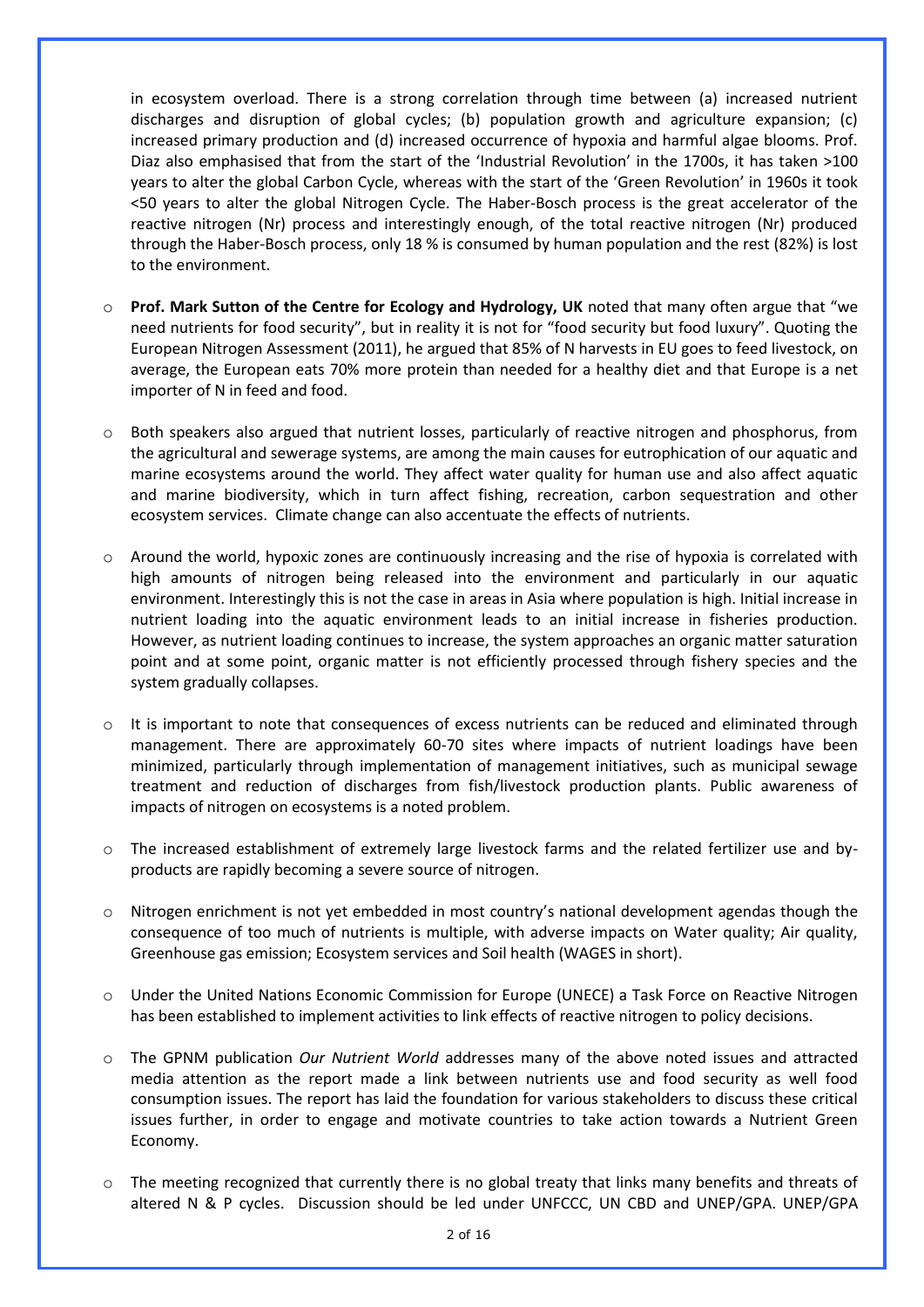certainly can take the lead in the light of the IGR-3 decision and the Manila Declaration that was adopted during the IGR-3 in January 2012.

#### *Issues and Challenges: Regional Perspectives*

**Latin American case was presented by Dr. Luiz R G Guilherme of Universidade Federal de Lavras, Brazil.** It was stated that the region has mostly weathered soils and shows a negative "nutrient balance," meaning that more nutrients are lost through plant growth and harvest than are replaced through additions of fertilizer, manure, or legume cover crops and that leads to declining soil fertility. However, recent data shows that in the case of South America, the magnitude of the imbalance appears to be decreasing as incomes rise and farmers can afford more fertilizer. Given the soil conditions and agronomic practices in South America, much of the nutrients applied are easily leached out of soils and the main mechanism by which the P leaves the land and enters freshwater ecosystems is soil erosion. Agricultural P is the principal driver of eutrophication. P concentrated in sewage effluents and animal and industrial wastes, including P-containing detergents, could be a relatively small contributor globally, though P remains an important contributor to eutrophication locally.

To address the challenge, the agricultural practices must increase functional diversity, mimicking natural ecosystems. Techniques include no-till agriculture, cover crops, crop rotation, and enhancement of natural N fixation. Intensification must only be encouraged under sustainable practices, where agro-ecosystems and neighbouring landscapes provide key ecosystem services. It is also suggested that nutrient management should include, among others, adjusting application rates based on assessment of crop needs; minimizing losses by synchronizing the application of nutrients with plant uptake; correcting placement to make the nutrients more accessible to crop roots (micro fertilization and micro dosing) and using controlled-release forms of fertilizer that delay its availability for plant uptake and use after application. Furthermore, N&P released from untreated sewage also need urgent attention. For example, in Brazil according to a 2008 national household survey, only 28.5% municipalities had wastewater treatment systems.

**Africa: Dr. Cargele Masso of the International Institute for Tropical Agriculture, Central Africa Hub, Kenya** in his presentation divided the continent. Africa could be divided into 5 sub-regions in terms of its soil health. For example, in the western humid lowlands of Ivory Coast, Ghana, Nigeria and Cameroon, 58% of land area is degraded. For central humid lowlands of Angola and Democratic Republic of Congo (DRC) this stands at 40%; southern humid lowlands covering Madagascar it is 64%; east and central highlands that covers Burundi, DRC, Ethiopia, Kenya, Rwanda and Uganda this comes of 49%; southern moist savannahs covering Malawi, Mozambique, Tanzania and Zambia this stands at 43% and in the western moist savannahs covering Benin, Ghana, Nigeria and Togo this goes as high as 90%. The key factors for degradation are soil erosion, nutrient and organic matter depletion and loss of nutrient to the environment. According to some estimates, in the 38 countries of the sub-Saharan Africa, on average, nitrogen (N) loss stands at 22 kg/ha/annum, for phosphorus (P) it comes to 3 kg and for potassium (K) this comes to 15 kg/ha/annum. Cost of such losses is huge; for Zimbabwe the cost of N & P loss is USD 1.5 billion per year.

The Integrated Soil Fertility Management (ISFM) practices such as consideration of improved germplasm, and the knowledge to adapt these to local conditions, which maximize fertilizer and other agro-input, use efficiency and crop productivity, are considered the possible solutions to poor land, water and nutrient management in African agriculture. Currently, Africa uses less fertilizers than other countries in the world. However, where it is being used, there is increased acidification and loss of soil organic matter due to its inappropriate application and management.

To promote fertilizer use efficiency, it is recommended to fine-tune recommendations; strengthen the capacity of the extension systems, taking note of farmers knowledge to understand the history of their soil fertility; reduce direct and indirect taxes on fertilizer and reduction of fertilizer transport costs; and finally promote 5Rs (Right Fertilizer; Right Placement; Right Dose; Right Timing and Right Field Management) to make ISFM interventions affordable and profitable to resource-disadvantaged small-farm holders in Africa.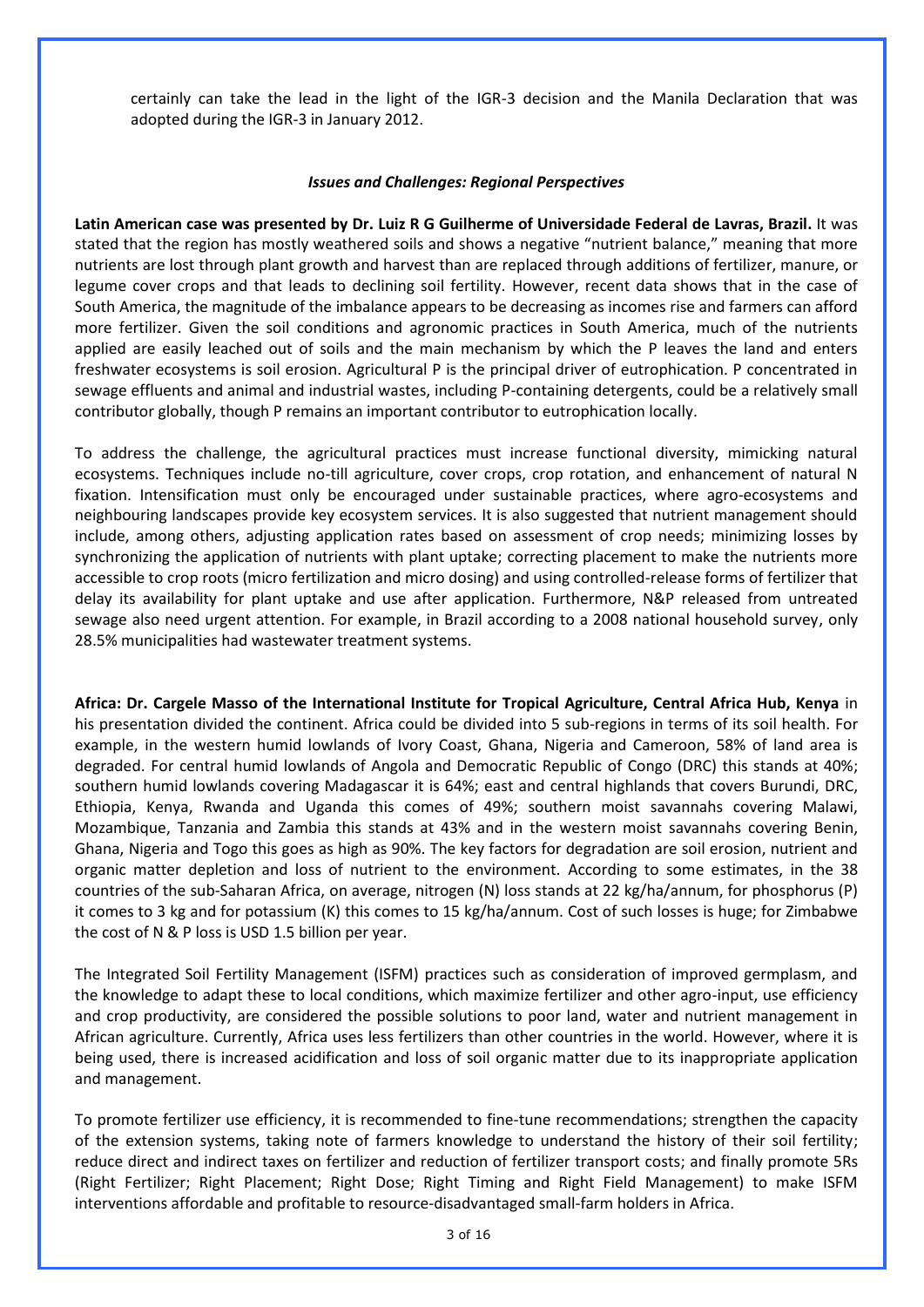**Asia**: Two presentations were made, one covering South Asia, with a focus on India, and the other on East Asia, using China as an example.

**The South Asia presentation, made by Dr. N. Raghuram of the Indian Nitrogen Group**, started with a few basic statistics to elucidate the challenge this region faces. South Asia has 4.8% of the world land area, 4% of the world's coastline, 14% of the global agricultural land and with this resources it needs to feed 22% of the World's population. Currently, 94 % of the arable land has already been cultivated and this cannot expand further.

Nutrients pollution of the South Asian coastal environment is from a variety of sources, including agriculture, aquaculture, municipal and domestic sewage and industrial sources. The World's largest natural hypoxic zone develops seasonally on the Western side of India while the east coast is relatively less prone to hypoxia. Agricultural nutrient loading to coastal waters is primarily during the rainy season and floods. Among all these, sewage is the single main source of pollution of coastal waters from the land. Estuarine and coastal systems in South Asia are nitrogen limited and N loading can trigger algal blooms and eutrophication. Some of the estuaries studied, notably along the Indian east coast, are phosphorus limited and are affected by P loading. In South Asia in general, and India in particular, nutrient use efficiency in rice production system has declined substantially over the last four decades, while the fertilizer use is higher than the world average. However, in Bangladesh, Fertilizer deep placement promoted by the International Fertilizer Development Centre, has improved nutrient use efficiency substantially and that also led to increase in the income of the farm households.

The Indian Nitrogen Group and the Society for Conservation of Nature is currently undertaking a regional study, with technical support from the South Asia Co-operative Environment Program (SACEP) and the Global Partnership on Nutrient Management (GPNM), to establish the base line on nutrient use/management systems, compile the current state of knowledge and to formulate recommendations to address the identified constraints, in order to promote technological and management measures for a coordinated, sub-regional approach.

The South Asian group, in order to promote nutrient use efficiency, is working to define Strategic options (i.e., improving supply-demand synchrony; improvement in soil health and improvements in varieties); Management options (i.e., site-specific nutrient management; integrated nutrient management; improving application methods; improving the fertilizer formulations and integrated crop management); development of Tools and technologies (i.e., leaf colour chart; decision support system; remote-sensing; geographic information system and precision farming) and finally on Policy options (i.e., dissemination of available technologies; incentives for adoption of efficient technology; funding for R&D, development of professional networks, monitoring projects and infrastructure, subsidy and crop insurance).

The South Asia presentation was concluded with some key highlights of recent initiatives towards sustainable agriculture in India, which among others includes Organic farming that is catching up, not only because of value addition, but also for sustainability. Many State governments (such as Delhi and Uttarkhand) have declared their states as organic farming states. Some NGOs implemented large scale organic farming without compromising yield. e-sagu (IIIT) is implementing IT-enabled agri-advisory service in many districts for a decade and the biotechnologists are using genomics, proteomics and bioinformatics in nutrient use efficiency research.

**The East Asia presentation by Dr. Yuelai Lu of UK-China Sustainable Agricultural Innovation Network (SAIN)**  focused on China, with the message that China's agriculture and food security is a success story. Since 1980 both grain and meat production has increased substantially. This has resulted in decrease of under-nourished population from nearly 145 million in 1995 to roughly 127 million in 2005. But this growth has come at a price. According to 2010 national pollution survey, 2.7 million MT of Nitrogen (1.7 from crop production and the rest 1.0 million MT from livestock production) and 0.3 million MT of Phosphorus (0.1 MT from crop and 0.2 MT from livestock production) are discharged in the water system.

It is stated that the nutrient management challenge in China is intimately linked to the changing dietary pattern of the Chinese society. In China, consumption of rice, wheat and other grans shows a steady decline whereas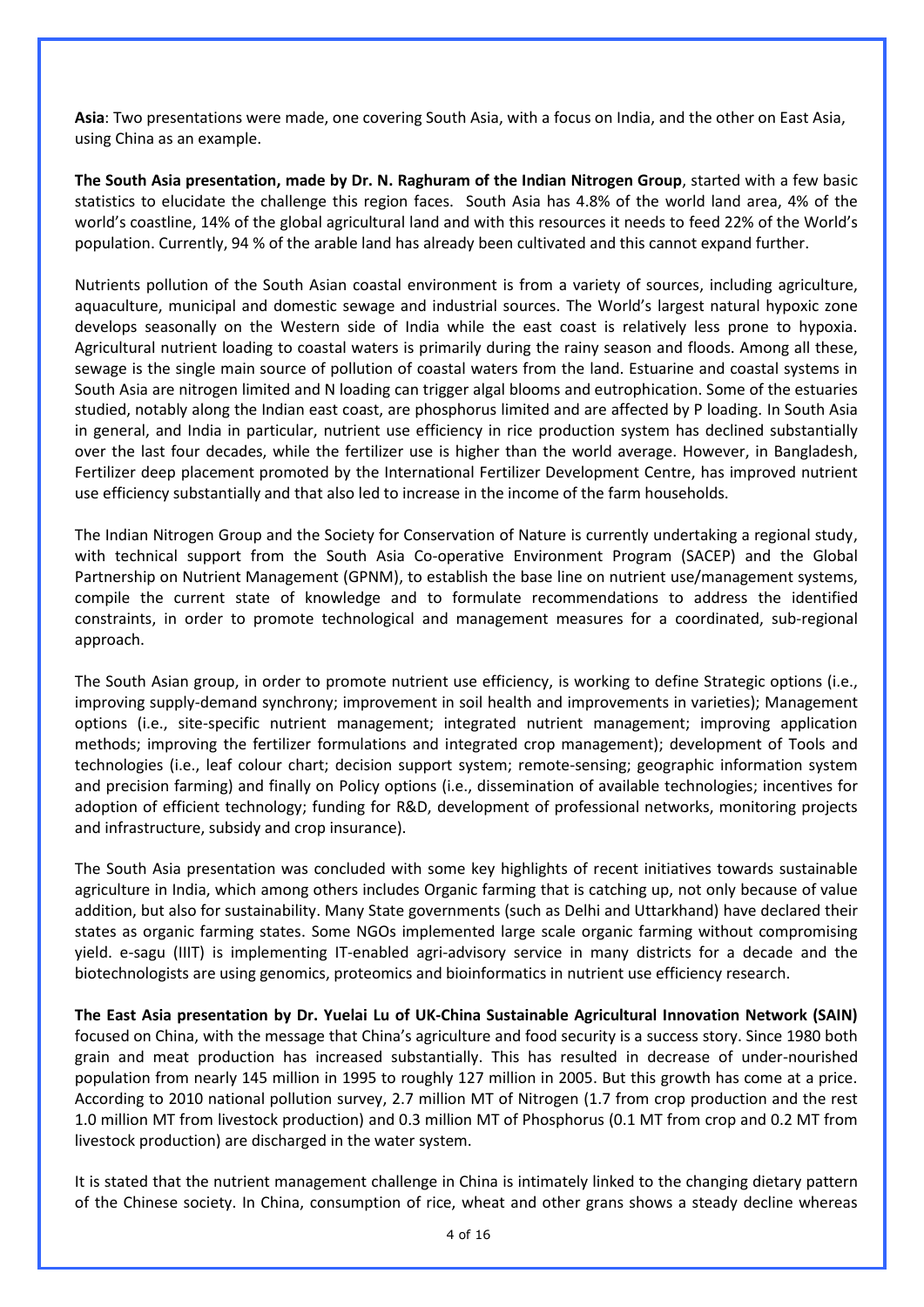consumption of fruits, red meat and poultry, milk, fish and edible oil has marked a significant increase since 1980.

Recognizing the imminent threat of nutrient pollution, the Chinese Ministry of Agriculture has announced its resource efficiency and climate smart agriculture policy with several measures/targest to reach by 2015, compared with 2010 and they include: Ammonia nitrogen emission reduced by 10%; Fertilizer use efficiency increased by 3% and Over 50% of intensive livestock farm or livestock raising community equipped with waste treatment facilities.

China is exploring probable solutions to decrease N run-off, such as sub-surface application of N, improved timing of applications, farmer collaboration, use of N inhibitors within the soils, introduction of slow release fertilizers, and improved policy decisions related to subsidies on fertilizers.

**Caribbean**: Two presentations were made, one on the nature and challenges of Jamaican Eutrophication problems by Dr. Tom Goreau of Global Coral Reef Alliance, and the other on Jamaica's nutrient management, particularly use of wastewater and sludge, by Mrs. Paulette Kolbusch of the National Environment and Planning Agency of Jamaica.

**Dr. Tom Goreau of the Global Coral Reef Alliance** pointed out that eutrophication is a growing problem in Jamaica and the wider Caribbean. The coastal areas of the Caribbean are prone to eutrophication due to low currents, low tides and low circulation. It has been stated that excessive overgrowth of algae as a consequence of nutrients and thus creating hypoxic/dead zones is on the rise. The Kingston Harbour of Jamaica is reported to be eutrophic. There is an increase in nutrient inputs into the waters resulting from coastal developments. The eutrophic area initially starts to grow outward from the source and eventually merged with original sources until they become invisible. The immediate causality of this is coral reef, which needs clearest and purist water to grow and survive. Once the corals are destroyed the fishery gets affected, as for many of the fish species, coral serves as the habitat and spawning ground. The process can only be reversed if human nutrient inputs from land get under control.

Recognizing the importance of coral and health of the ocean for its contribution to Jamaica's economy, in the 1950s, the first diving research and tropical diving club in the world was established in Jamaica to study the health of coral and other marine resources. The data starting in the late 50s shows that by the 70s, coral reefs of the Kingston harbour, Port Royal Cays, Montego Bay and Ocho Rios and Runaway bay areas were all impacted by over-grown algae and the Ocho Rios and part of Montego Bay reefs were further impacted by dumping of dredged materials. The situation continued to deteriorate and more and more areas got impacted. Given the fact that Jamaican coastal waters have already excessive nitrogen, only a small addition of phosphorus triggers massive algae blooms. To overcome this, Jamaica urgently needs to adopt "coral reef specific water quality standards" and the thresholds could be defined based on requirements for coral growth and rate of algae growth as a function of nutrient level. In several coral rich countries, such thresholds have been worked out and we could draw lessons from their experiences. Jamaica, and for that matter, the Caribbean needs the strongest water quality standards and nutrient recycling on land to preserve the coral, its tourism and fisheries industry and thereby making its transition to sustainable development and eradication of poverty. A country such as Turks and Caicos is working on national coral reef ecosystem specific nutrient standards for nitrogen and phosphorus. There, by law, all hotels builds their secondary sewage treatment plant and recycle all their waste water on their property for irrigating the ornamental plants. The nutrient management should be the corner stone of coastal resources management. The coastal resources and/or zone management must dedicate resources to enable their people to carry out nutrient mapping. The technology is available for such exercise but we need to use them to lay the scientific foundation for coastal management.

**Mrs. Paulette Kolbusch of the Jamaican National Environment and Planning Agency's** presentation complemented some of the arguments advanced by Dr. Tom Goreau and she outlined Jamaicaan government policy with reference to nutrient management and cited the example of recovering nutrients from wastewater through its various uses and argued that reuse of wastewater for selected land application is more beneficial than doing it through costly tertiary treatment system. It was also reported that Jamaica, in support of its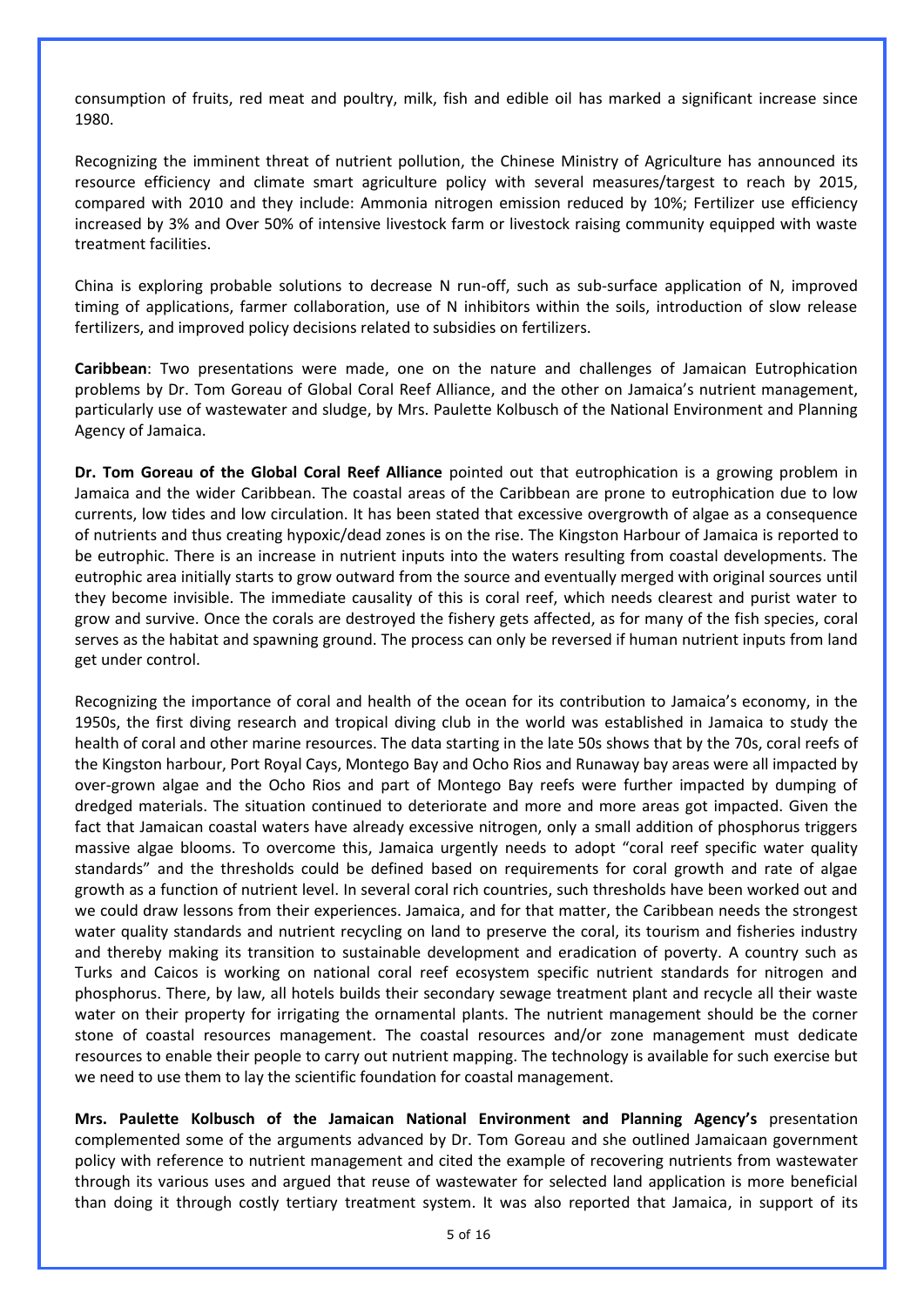nutrient management strategy, has recently banned use of phosphate in detergent through amendment of its "Commodity Standard for Phosphate in Synthetic Laundry Detergent". References were also made to several other supporting policies and legislations that complement government's effort in managing the nutrients. Under the current policy, standards for effluents discharge have been defined (e.g., maximum permissible limit is for nitrogen 10mg/L and phosphorus 4mg/L; for industrial discharge, the standards are 10mg/L for nitrate and 5mg/L for phosphates). However, for use of sewage products as soil conditioner (fertilizer) farms are obliged under law to submit nutrient management plans for approval and the plan must contain, among others, an aerial photograph/map of the area and the exact delineation of the area where this will be used and the current and/or planned crop production/crop rotation plan. The proponent/user is also expected to submit a report on all nutrients (fertilizers) used and the results achieved. The National Environment and Planning Agency is responsible for regular monitoring and reporting on the implementation of the newly introduced nutrient management policy.

#### **A special presentation "Ecosystem Health Report Card – a tool for monitoring nutrient loads and health of coastal ecosystems: case study of the Chilika Lake, India".**

This was a joint presentation by Dr. Ajit Pattnaik of the Chilika Development Authority, Government of Odisha, India and Prof. R. Ramesh of the National Centre for Sustainable Coastal Management, Ministry of Environment and Forest, Government of India.

**Dr. Ajit Pattnaik of the Chilika Development Authority** started his presentation outlining the ecological and social significance of Chilika Lake, which is a Ramsar site as well as the largest coastal lagoon in India (1000 sq kms); is a biodiversity hotspot that houses 211 bird species; has the largest Irrawady Dolphin population; has 217 fish species, nearly one million of migratory birds during the winter period and supports livelihood base of 0.2 million fishers. However, due to natural processes and human interventions the lake ecosystem deteriorated and in 1993 the Ramsar Convention listed the Chilika Lake in the Montreux Record due to change in the ecological character. The Chilika Development Authority adopted a Restoration strategy based on the Ecosystem approach and several targeted studies were undertaken to have a better understanding of the complex ecosystem, the root causes of degradation and define technological and management interventions. In this endeavour strategic partnerships with a wide array of organizations were established and a robust monitoring protocol was put in place. In 2000 a new opening was created to link the lake with the Bay of Bengal. This technical intervention, aided by management actions, paid dividends. Among others, there was an eight fold increase in annual fish and prawn landing with consequent increase in monthly family income of fishermen; invasive species decreased and in 2002 the Lake was removed from the Montreux record. In fact, Chilika was the first site to be removed from the Montreux record due to its successful restoration.

According to Dr. Pattnaik, the Ecosystem Health Report Card that is being developed in the Chilika Lake would serve as a tool for management of Chilika Lake and its basin. He apprised that ecosystem report cards are transformative assessment and communications products that compare environmental data to scientific or management thresholds and are delivered to a wide audience on a regular basis in a transparent manner.The concept of an ecosystem health report card was discussed with various stakeholder groups of the Chilika Lake in simple terms through holding of meetings. The stakeholders welcomed the idea. Subsequently, the concept and the implementation plan were presented to the highest policy level i.e., the Chilika Governing Board which is chaired by the Chief Minister of the Odisha state of India, and received its approval.

**Prof. R. Ramesh of the National Centre for Sustainable Coastal Management**, the lead knowledge partner of the Chilika project gave further details on the methodology of developing the ecosystem health report card. He emphasized that the report card provides rigorous scientific assessment of key parameters based on welldefined threshold values which could also be used to develop communication products for a wide group of audiences on a regular basis. Prof. Ramesh informed that to define ecosystem health, three set of indicators have been selected. They are Water Quality index (such as chlorophyll a, dissolved oxygen, water clarity -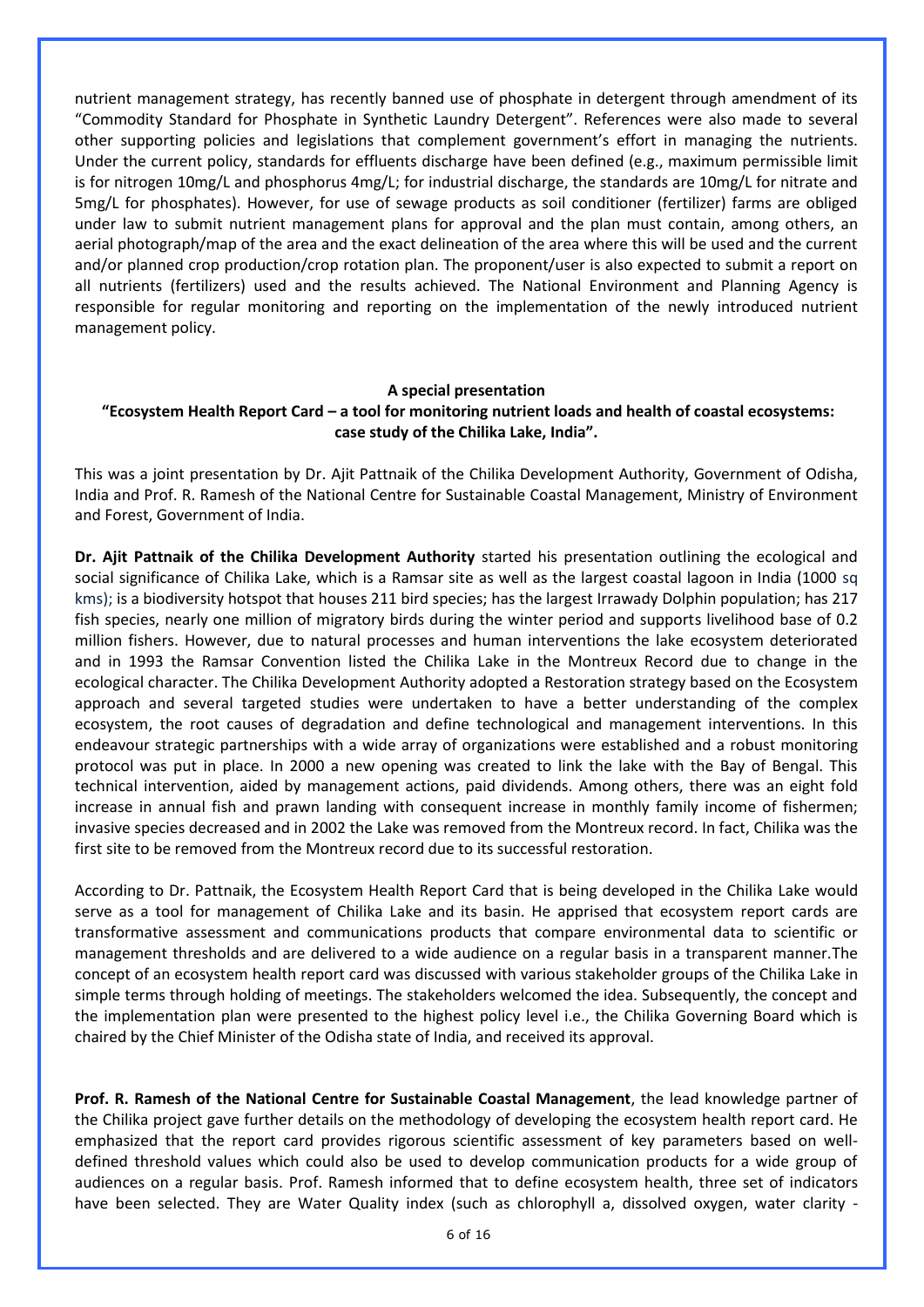turbidity, total nitrogen and total phosphorus); Biodiversity index (bird species count and richness, dolphin abundance, seagrass distribution, phytoplankton and benthic diversity; and Fisheries index (total fish catch, commercial species caught -finfish and shellfish and size of species). It was reported that for each set of indices a threshold value has been defined based on (a) regulations (e.g. Indian Standards and US Environmental Protection Agency standard); (b) biological limits; (c) socio- economic requirements; (d) reference conditions, i.e. another location with similar characteristics; (e) professional judgment and (f) reference site within the system. Finally all the values will be summed up into one value to give the ecosystem a final grade in a scale of 0 to 10 and be presented with coloured maps and graphics for easy visualization.

Prof. Ramesh finally presented the results of the 2012 Chilika Ecosystem Health Report Card in terms of score, graphics and GIS maps depicting health of Chilika Lake in general and of different ecological zones of Chilika. He concluded by stating that the ecosystem health report card is designed not only to provide rigorous assessment of key indicators to provide an integrated assessment of the ecosystem's conditions, but also to communicate science and/or complex information in simple terms to facilitate engagement of various stakeholders in taking responsibilities for the management of the lake ecosystem. He also informed the meeting that the concept was presented to the key personnel associated with the World Bank aided Indian Coastal Zone Management program in the Ministry of Environment and Forest, and the Government of India and the World Bank India Country Office have agreed to replicate the ecosystem health report card in other coastal states of India. In this effort the first stakeholders' workshop has already been concluded in the coastal State of Gujarat, India.

#### **Possible solutions – perspectives from Industry and Academia**

**Dr. Terry Roberts of the International Plant Nutrition Institute (IPNI)** gave the industry's perspective on "improving nutrient management in agriculture". Dr. Roberts started his presentation with a definition of best management practices that are used by the industry in their work to promote and support farmers in their efforts. For industry BMP is "Research proven practices that have been tested through farmer implementation to optimize production potential, input efficiency, and environmental protection". The goal is to ensure that plant nutrients are used efficiently and effectively in ways that are beneficial to society without adversely impacting our environment. For the industry fertilizer best management practices, integrated plant nutrient management, integrated soil fertility management, code of best agricultural practices, site-specific nutrient management, etc. are components of plant nutrient management. The International Fertilizer Industry Association (IFA) in 2007 hosted an international workshop to define principles of fertilizer BMPs and a strategy for its wider adoption. The outcome of this workshop among others, was conceptualization of 4Rs (Right nutrient, Right time, Right Dose, Right timing) and that led to publication and dissemination of a document titled "Fertilizer Best Management Practices; General principles, strategy as the foundation and guiding principles for fertilizer BMPs and a concept for global framework for their adoption and voluntary initiatives vs. regulation" by IFA. He reminded the meeting that the role of fertilizer BMPs in sustainability is new and many stakeholders (e.g., farmers, crop advisers and consultants, policymakers, consumers, and the general public) have an interest in nutrient management and stakeholders have different expectations of nutrient management which revolves around the pillars of sustainability. According to him, ideally all the pillars of sustainability would be equally balanced, but in reality this does not occur and further balance between economic, social, and environmental goals for nutrient management depend on the issue, its context, and the stakeholders. In consideration of the above, the concept was further developed by IPNI scientists and they eventually developed the 4R Nutrient Stewardship programme (right fertilizer sources; right rate, right time and right place) which was also endorsed by the American Society of Agronomy in 2009. The framework is intended to aid the development and adoption of nutrient BMPs that meet the goals of sustainable development. Dr. Roberts narrated the key scientific principles of 4Rs and also gave examples of practical choices on each of the 4Rs. For example, on "right source" he made reference to commercial fertilizer, livestock manure, compost and crop residue. He also reiterated that to address sustainability one needs to pay equal attention to all 4Rs, as often rate is overemphasized and source, time and place are under-emphasised, due to investment and other required changes in farm management practices. The IPNI has developed a 4Rs use manual and that is available at [www.ipni.net/4r.](http://www.ipni.net/4r) The manual provides scientific principles of the 4Rs and also includes learning modules, case studies, decision support tools and use of nutrient experts for location specific recommendations on BMPs consistent with the 4R approach.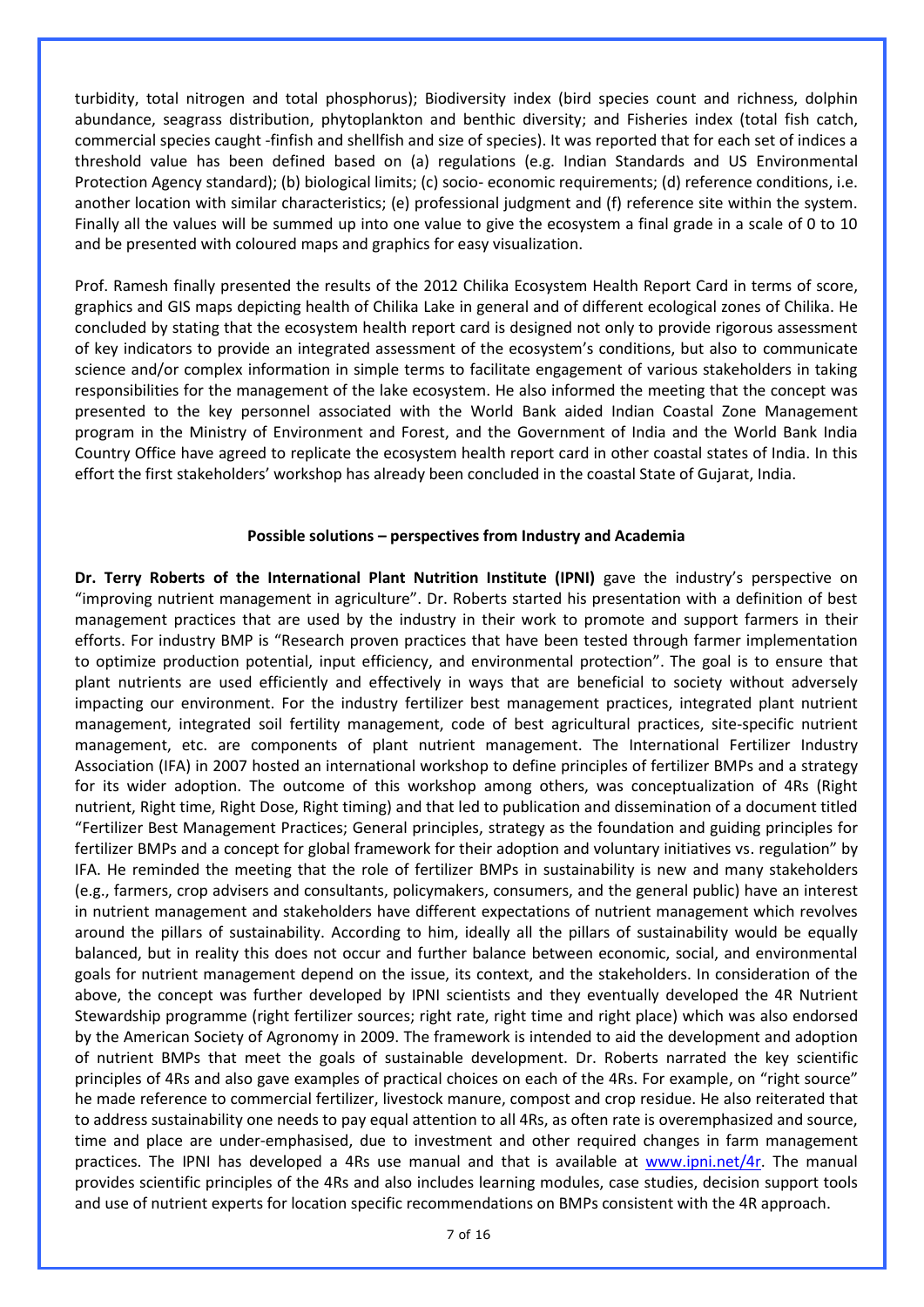**Prof. Tom Sims of the University of Delaware, USA** talked about improving nutrient management for animal production systems. He noted that animal agriculture, nutrient management and global food security are closely linked. Animal production, in essence, transforms nutrients from natural resources, fertilizers and soils into "manure". Manure and agriculture were though linked throughout the history of civilization, environmental concerns about manures emerged in the 1970s, and now the worldwide issue is for water and air quality. Furthermore, global trends in systems of animal agriculture and human diets are now forcing changes and demanding innovations in manure management. According to one estimate (Bouwman et al, 2012) by 2025 there will be a "117% increase in global livestock production, which is inherently inefficient compared with crop production…and that will lead to an increase in global N and P surpluses of 23% and 54% respectively". There are now efforts to recover nutrients from manure. For example, according to a report (Kellogg et al., 2000) in the USA, only 20% of nitrogen and 37% of the phosphorus are recovered from the excreted manure. But it is possible to improve nutrient use efficiency by animal agriculture and that would ask for strategic, sustainable agri-environmental policies, tactics, and practices, comprehensive nutrient management plans – for the farmstead and cropland and alternative uses for animal by-products through technological innovations. Lessons could be learned from the Chesapeake Bay example. The 2010 Chesapeake Bay Manure Summit identified priority manure management challenges and actions and they include: achieving nutrient balance on farms, in sub-watersheds; developing markets to sustain manure management practices and systems; improving compliance with manure, erosion, and sediment control rules; improvement of on-farm infrastructure; advancement of technologies for manure application and developing and sustaining manure processing industries. The USEPA in July 2013 published a document which, based on literature reviewed, outlined contaminants in livestock and poultry manure and implications for water quality. The US Judiciary is also getting involved in addressing this. The US District Judge Sylvia Rambo on 13 September 2013 upheld the Chesapeake Bay plan and ruled that the EPA was within its authority to issue directives. She concluded by stating that balancing soil fertility in manured soils must integrate crop and animal nutrition (N:P ratios). We can improve nutrient management for global animal agriculture and that would call for agricultural and environmental policy frameworks and sustained financial support; systematic, effective education and technology transfer to our farming communities; integrated, basic and applied nutrient management research; and a strategy to "recouple" animal and crop production systems. Finally, GPNM should be a leading force in global efforts to improve nutrient use efficiency by animal agriculture.

#### **PROPOSED SOLUTIONS TO ADDRESS THE NUTRIENT CHALLENGE**

- Fertilizer Best Management Practices to be actively promoted with appropriate extension services covering issues such as soil fertility, soil conservation, etc.
- Data and information should be processed and disseminated to various stakeholders (e.g. farmers, policy makers, fertilizer sellers/distributors) in clear terms, on nutrient requirement of various crops with reference to soil condition and agronomic practice and the nutrient uptake by plants.
- Promote Integrated Soil Fertility Management (ISFM) practices and adapt research results to suit the knowledge of farmers and local agro-climatic conditions to maximize fertilizer and other agro-input use efficiency and crop productivity
- Wide application and use of 4Rs nutrient management stewardship system/principles (right time, right source, right rate and right place of nutrient application).
- Ensure adaptive management at farm levels, regional levels and policy levels to effectively implement best management practices utilizing the 4Rs process. The manual on the 4Rs scientific principles developed by International Plant Nutrition Institute (IPNI) can be used as a guide to support this process. The IPNI document is available on **[WWW](http://www.ipni.net/4r).IPNI.NET/4R**
- There is an urgent need to invest in R&D for development of new fertilizer products (such as fertilizer deep placement technology as promoted by the International Fertilizer Development Centre in Bangladesh and other parts) to improve crop production, ensure food security and enhancement of farm household income.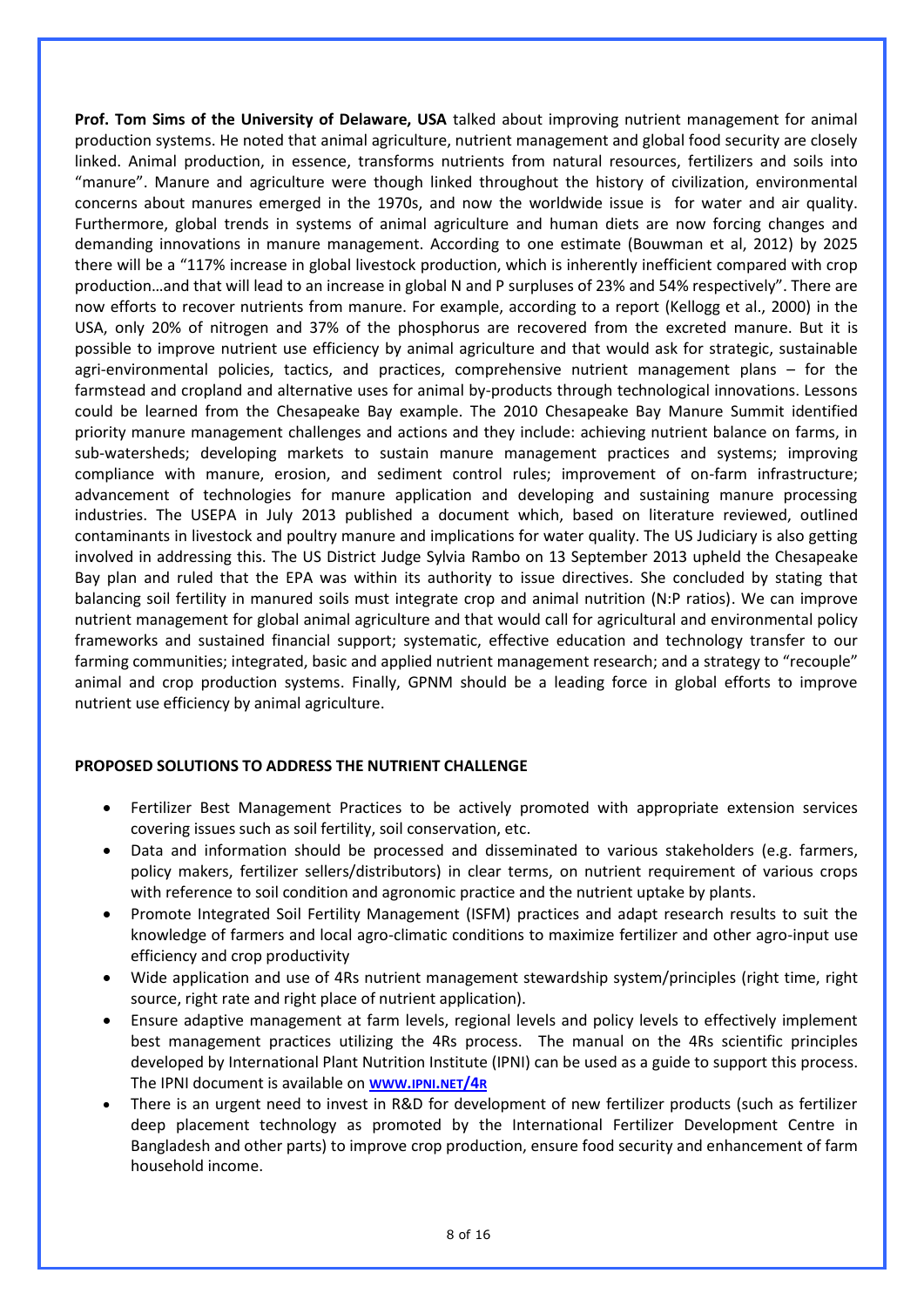- Strengthening of private sector capacity to improve farmers' access to appropriate technologies as it is important to concurrently address supply- and demand-side issues to roll out any technological and management options to farmers
- There is a need for creating a pro-market policy environment and re-visiting current fertilizer subsidy policies that are practiced all over the world.
- There is a crucial need for government intervention to strengthen support systems to facilitate sustainability of any innovative technology and /or management system.
- The current system of concentrated livestock production warrants urgent attention. There has been a steady increase in number of livestock with trends projected to continue, with further exponential increase. Consequent of this will be an increase in manure production which has affected water and air quality severely since the 1970s due to increased N&P loadings.
- It would be important to incorporate best practices in animal husbandry, recognizing the value of manure as fertilizer, use of environmentally friendly manure spreading techniques, development of nutrient (and manure) management plans, mitigating gaseous emissions from manure through establishment of treatment ponds, buffer zones between the concentrated animal production farms and the nearby water courses, and nutrient management in livestock and urban agriculture.
- Improving nutrient use efficiency in agriculture and managing nutrients loads from other sources, such as aquaculture and animal husbandry, has many co-benefits and these need to be highlighted in policy discussion. Currently there is no global forum/process that addresses the nutrient management from a holistic/integrated perspective. GPA, based on its mandate coming from the IGR-3, could play a catalytic role to facilitate dialogues and reaching consensus on nutrient management at the global level.

#### WHAT ISSUES DID PARTICIPANTS FEEL SHOULD BE INCLUDED IN THE WORK PLANS OF THE RELEVANT GLOBAL PARTNERSHIPS

- Further work to explore possible soil management options for trapping Nitrogen in the soils, given the fact that often it is not the rate of N application but the timing of the applications which lead to mass loss to the environment.
- Develop linkages with other processes and scientific work in the field of such linking  $N_2O$  emissions to Ozone depletion.
- N loading areas are not only related to N run-off. Work needs to be carried out to understand and explain why N is staying where it is (around the word) released and multi-dimensional impacts on the environment.
- Economic cost of eutrophication is not to be accounted only for fisheries but also for other sectors and services such as water quality, agriculture, biodiversity, recreational activities etc.
- Exploration of N loading in estuarine areas particularly those receiving more fresh water and the seasonal dimension of eutrophication, for example South Asia
- Oceanic circulatory patterns to N distributions and its relationship/impacts on ocean acidification.
- More research on biological recovery (not just biophysical) process, influencing factors (apart from impact of detergent as its often stated for some of the recovered sites) and the time scale of eutrophic/hypoxic zones
- More research on work in Latin America to identify the types of wastewater treatment systems currently being built and their potential effectiveness to address the problems identified.
- Research on global nitrogen cycle towards the development of an International Nitrogen Management System should be expedited so that this can contribute in the discussions of the next GPA IGR4 in 2016.
- Further research in the use of organic fertilizers which may have more N than artificial fertilizers and its potential role in addressing food security and environmental conservation.
- Development of coral reef specific water quality standards for the Caribbean and beyond.
- Nutrients need to be mapped in "real-time" to be able to effectively manage N&P introduction
- Economic valuation of coastal ecosystems to assess the impacts of nutrient loading.
- Studies to have sound scientific basis on "use of algae as indicators" of nutrient loading
- Reaching the farmers on new and innovative methods of farming and nutrients use as a part of best management practices.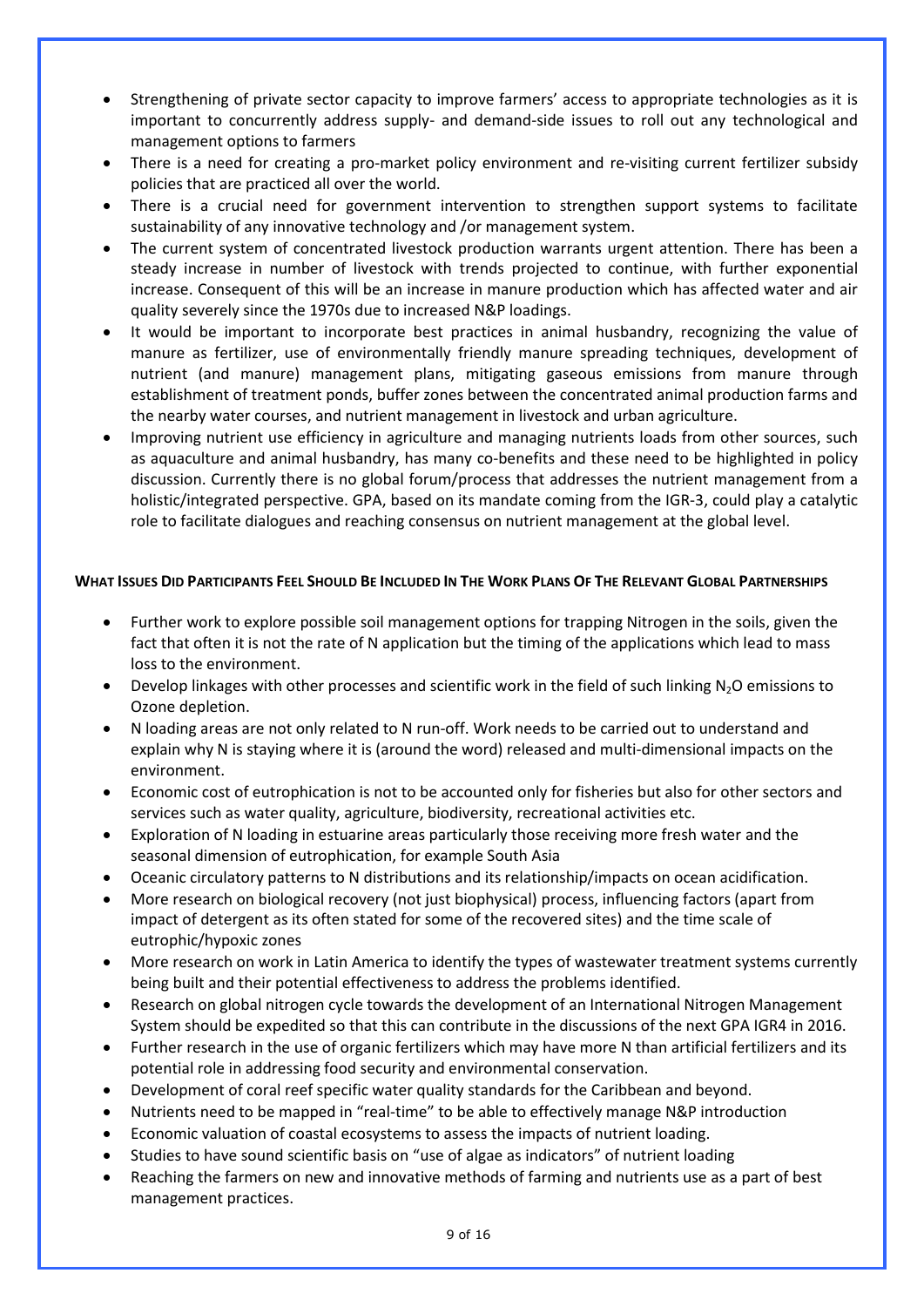- Measureable indicators are needed for best management practices and they need to be disseminated widely
- Research on manure management that is generated from current animal husbandry practices which are de-linked in often distanced places from the agricultural land which is the potential user of them.
- Research on extraction of heavy metals (such as Cu and Zn) from manure is needed

#### **LIST ANY ACTIVITIES THAT THE PARTICIPANTS AGREED TO UNDERTAKE THEMSELVES/JOINTLY IN THE PERIOD 2013-2016 TO FACILITATE IMPLEMENTATION OF THE GPA AND WHAT ROLE THEY FORESEE FOR THE GPA COORDINATION OFFICE IN THAT PROCESS.**

- Publishing a book exploring the methodologies of trapping nitrogen in soils (Dr. Tom Goreau of the Global Coral Reef Alliances)
- Developing a comprehensive data base and mapping of current and potential hypoxic/eutrophic zones of South Asia (Prof. Ramesh of the National Centre for Sustainable Coastal Management India with support from Prof. Diaz and WRI)
- Support to African governments and other key stakeholders to develop policies on sustainable land management and that could facilitate integrated soil fertility management to ensure crop production, reduce nutrient mining and also reduce nutrients run-off
- Advocacy and outreach for drawing attention to the need and importance of wastewater treatment which have a significant bearing on the quality of coastal waters and human wellbeing
- Continue collaboration between SAIN and GPNM to contribute to and monitor implementation of the Chinese 5 year agricultural plan that is aimed to increase grain yield, introduction of good farming practices, use of ferti-irrigation and efficient nutrient use.

#### **Session – II: Developing the future agenda for joint actions to promote sustainable management of nutrients.**

The session was moderated by Prof. Mark Sutton of the Centre for Ecology and Hydrology, UK, Chair of the International Nitrogen Initiative and Member GPNM Steering Committee.

The session was organized in two parts. It started with four presentations followed by a panel discussion. The four presentations were made by

- 1. Dr. Anjan Datta, GPA and GPNM Secretariat "Developing a collaborative agenda for sustainable nutrient management."
- 2. Dr. David Coates, Convention of Biological Diversity Secretariat, Montreal, Canada "Opportunities for nutrient (nitrogen) management within the CBD."
- 3. Dr. Gérard Bonnis, Organization for Economic Cooperation and Development, Paris "Addressing the human impacts on the nitrogen and phosphorus cycles – an OECD perspective."
- 4. Prof. Jan Willem Erisman, Louis Bolk Institute, The Netherlands, "Addressing the nutrient challenge where we are and what needs to be revisited and/or strengthened further."

#### **MAIN DISCUSSION POINTS OF THE SESSION**

**Dr. Anjan Datta of GPA & GPNM Secretariat**, in his presentation, reiterated that nutrients such as nitrogen and phosphorus are key for maintenance of soil health to grow crops and thus ensuring world food security. In today's world, food security of two-thirds of the world's population depends on availability and use of fertilizers. However, often inappropriate use of nutrients leads to a number of unintended consequences, impacting human wellbeing and ecosystems. Given the present mode of production and its use, nutrient contamination has become a systemic problem. The global community, while recognising the importance of nutrients, also called for actions to promote sustainable production and use of nutrients so as to reduce the unintended impacts of nutrients in the environment. The global community through the Washington Declaration of 1995 identified nutrients as one of the source categories of the Global Programme of Action (GPA). This call was reiterated by the governments during the intergovernmental review meeting of the GPA in 2001, 2006 and 2012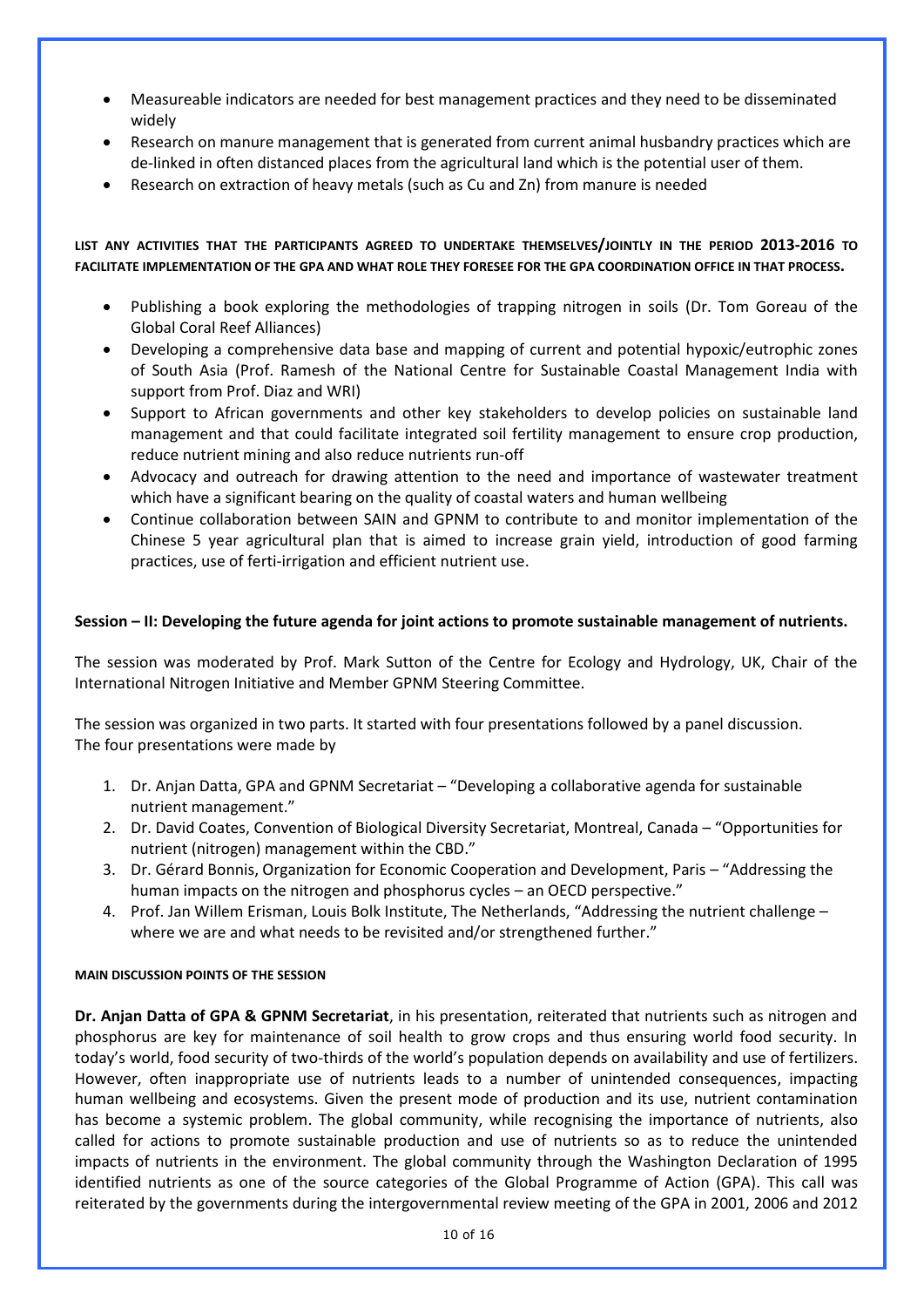and the World Summit on Sustainable Development in 2002 held in Johannesburg, South Africa. The CBD 2011- 2020 Strategic Plan for Biodiversity and the Aichi Targets outlined in "Living in Harmony with Nature", the Rio+20 Outcome document "The Future We Want", and the United Nations Secretary General's 2012 Oceans Compact "Healthy Oceans for Prosperity" all made explicit references to the need for and urgency of managing our nutrient world. In recognition of the above, UNEP in its 2014-2015 program of work committed "to catalyse actions through the multi-stakeholder Global Partnership on Nutrient Management to reduce and, where possible, eliminate threats to aquatic environments from land-derived nutrients". Dr. Datta concluded his presentation by stating that effective nutrient reduction strategies would call for new approaches and outreach to society as well as a broad partnership of governments, industry, the science community, international agencies, regional intergovernmental bodies and NGOs to address the nutrient challenge and the GPNM and UNEP are fully committed to work with all stakeholders to address the unintended impacts of current production and use of nutrients.

**Dr. David Coates of the Secretariat of the Convention on Biological Diversity (CBD)** outlined the CBD's conservation agenda and explained the link between biodiversity conservation with poverty eradication and maintaining value of ecosystem services. He stated that some of the CBD 2011-2020 strategic plan for biodiversity and the Aichi targets are relevant to GPNM. The Target 8 and the relevant indicators is addressing pollution and nutrients, while Target 3, calls for addressing incentives, including elimination, phase out or reforming of subsidies that are harmful to biodiversity and Target 7 calls for managing agriculture, aquaculture and forestry sustainably for ensuring conservation of biodiversity. He also emphasised that the issues of soil management and nutrient recycling in soils are of crucial importance for managing sustainability and ensuring food security. He further reminded that from a conservation perspective, the control of nutrients will not reduce food security, but instead provide capacity for synergies in land-water-fertilizer use to promote food security.

**Dr. Gérard Bonnis of the Organization for Economic Cooperation and Development (OECD),** Paris talked about 'human impacts of the nitrogen and phosphorus cycles' from a water security perspective. He noted that water security is about establishing an acceptable level of water addressing four risks: (i) risk of shortage ; (ii) risk of inadequate quality ; (iii) risk of excess and (iv) risk to freshwater systems (resilience). Using the data from the OECD Environmental Outlook of 2008 and European Nitrogen Assessment of 2011, he projected the cascading effects of nitrogen on coastal waters by 2030. He also demonstarted the loads on nitrogen and phosphorus in to the water of various seas (i.e., Artic ocean, Atlantic ocean, Indian ocean ; Mediterranean and Black sea and Pacific ocean) over time, from 1950, 1970, 2000 and with a projection of 2030 and 2050. He argued that for managing nutrients it is important to set the acceptable levels of risk that stems from current scale and mode of uses and the consequences and cost of amelioration. According to him, a risk-based approach allows the assessment of policy priorities related to biodiversity, energy security, climate change, food security, economic benefits or water security. The aim of policy should not be to reduce nitrogen emission everywhere and at any cost, but the aim should be to improve water quality and identify the areas that are at risk of being affected by nutrient loading. Furthermore, policies related to water security require the use of economic instruments such as tax incentives, trading schemes, payments for ecosystem services, taxation on externalities, emission taxes, carbon sequestration, carbon cap and trade, climate mitigation etc. Other interventions would include agricultural policy reform, farmers' education and participatory approaches to nutrient management.

**Prof. Jan Willem Erisman of the Louis Bolk Institute, The Netherlands** spoke on 'addressing the nutrient challenge - where we are and what needs to be revised and/or strengthened further'. He stated that in the coming years nutrient inputs into the environment will increase, and given the uneven distribution of nutrients around the globe, in some parts, shortages of nutrient will hamper growth and development whereas in surplus regions pollution and ecosystem degradation will continue to be more intense if measures are not put in place. The greatest challenge, of course, is 'how to realize optimum agricultural productivity, high efficiency of resource use (ie. nutrient use efficiency), improve and sustain soil fertility, better environment quality and finally profitability for all. Best management practices advocated by various stakeholders are aimed at improving productivity and profitability, and preserving the environment, but the progress is rather slow. Attention to policy reform and/or policy development is crucial in order to expedite the process. Consumer's perception and behavior can also trigger changes. Information and best practice opportunities or management options that are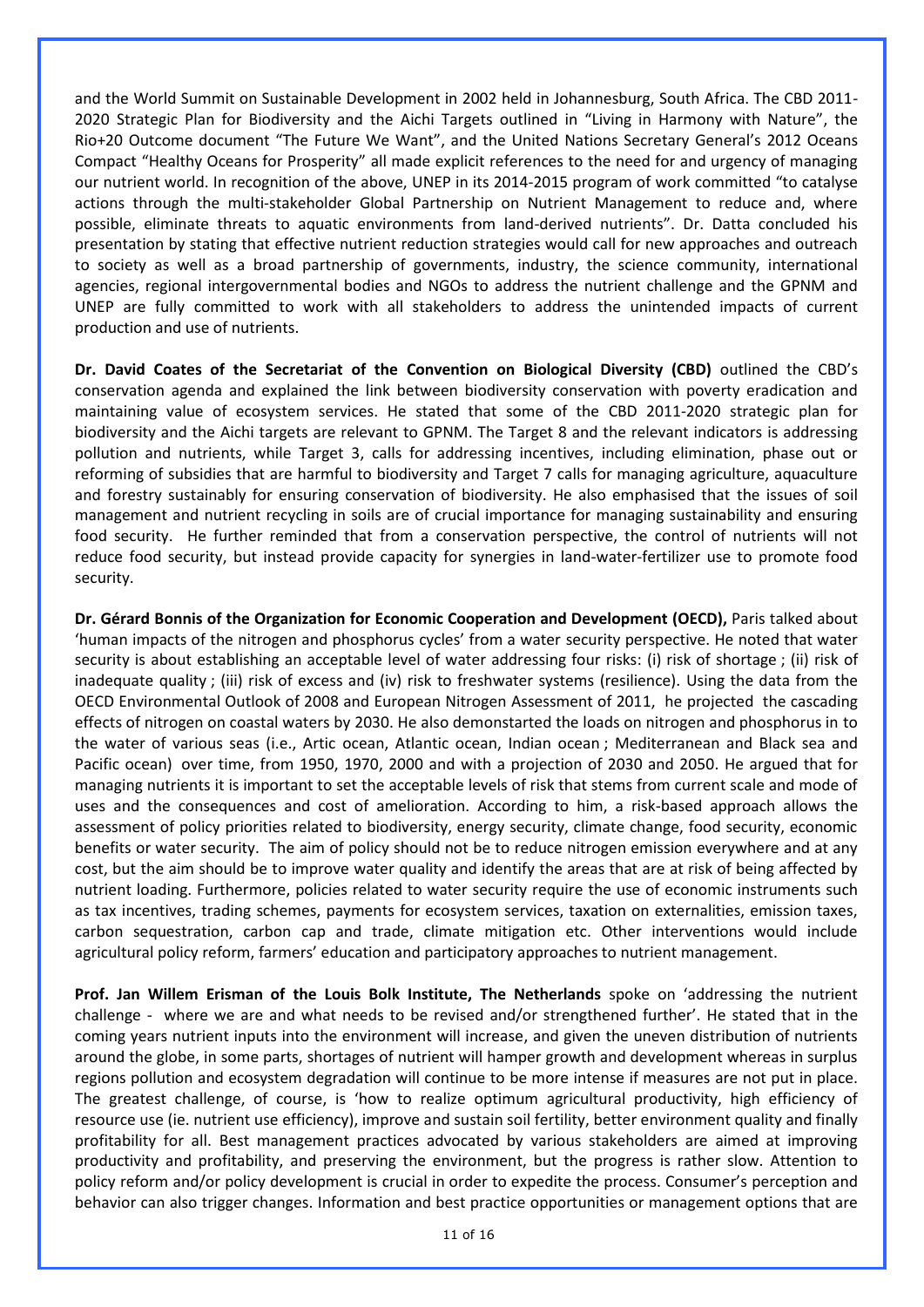cost-effective need further attention for wider dissemination and they could also be used to develop toolboxes to offer the decision-makers informed and interactive access to cost effective, replicable tools and approaches to support policy development and implementation of nutrient management strategies. Citing the example of the Netherlands, he reminded the meeting that it is possible to increase agricultural production while decreasing nutrient inputs and losses. He concluded his presentation by putting a few questions for deliberation by the panel in the subsequent session, and they were: (i) what new knowledge, technologies and policy options are needed to ensure that future nutrient use is sustainable, improves food security and environmental quality and provides benefits to the poor; (ii) what target should we set for our action, what indicators we should use to assess progress and what actions we should pursue through GPNM to initiate change and/or improve nutrient use efficiency; (iii) what indicators we should use as nutrient performance and nutrient use efficiency indicators and (iv) what further actions we should pursue to strengthen the nutrient partnership.

#### WHAT ISSUES DID PARTICIPANTS FEEL SHOULD BE INCLUDED IN THE WORK PLANS OF THE RELEVANT GLOBAL PARTNERSHIPS

CBD has not really focused on agricultural impacts on biodiversity but recognizes that it is important to get the inter-related issues in to the agenda

#### **LIST ANY ACTIVITIES THAT THE PARTICIPANTS AGREED TO UNDERTAKE THEMSELVES/JOINTLY IN THE PERIOD 2013-2016 TO FACILITATE IMPLEMENTATION OF THE GPA AND WHAT ROLE THEY FORESEE FOR THE GPA COORDINATION OFFICE IN THAT PROCESS.**

- o The GPNM will endeavor to get the issues of nutrient management on the agenda at global environmental conferences
- $\circ$  CBD to develop collaboration with GPNM in its effort to realize the Aichi Target 8 and outline activities for global management of nutrients.

#### **Panel discussion: Framing the next steps "Integrated approach to nutrient management".**

Panellists included representatives from OECD (Dr. Gérard Bonnis), Government of the Netherlands (Ms. Hermien Busschbach), CBD (Dr. David Coates), India (Dr. Ajit Pattnaik) and IPNI (Dr. Terry Roberts).

The members addressed the following key success questions:

- o What new knowledge and technologies exist and can be introduced to manage nutrient loadings?
- o What new and relevant nutrient management policies should be developed to promote change?
- o What are the best indicators to be developed to monitor the effectiveness of nutrient management plans and programs?
- $\circ$  How can the stakeholders be reached and educated to change practices?
- o What key actions (policy analysis, policy reform, defining nutrient performance indicator and nutrient use efficiency, strengthening of partnership, supporting on the ground interventions) are needed?
- $\circ$  Who will be the main actors?

#### **WHAT ISSUES/CHALLENGES LIMIT THE IMPLEMENTATION OF THE GLOBAL PARTNERSHIP ON NUTRIENTS**

- o Social political and economic constraints to upgrading the solutions worldwide needs concerted attention
- $\circ$  On-farm nutrient management, technology transfer and incentives to farmers is needed to promote reduction in nutrient loadings
- o Integrated approach to economic valuation and benefits should be used as a push to implementing nutrient management initiatives
- o More education on nutrient management stewardship and the benefits this brings to individual farmers and the society as whole
- o Nutrient use efficiency indicators and indicators on emission of nutrients are needed urgently
- $\circ$  Crop production should be linked to animal production to capitalize on manure use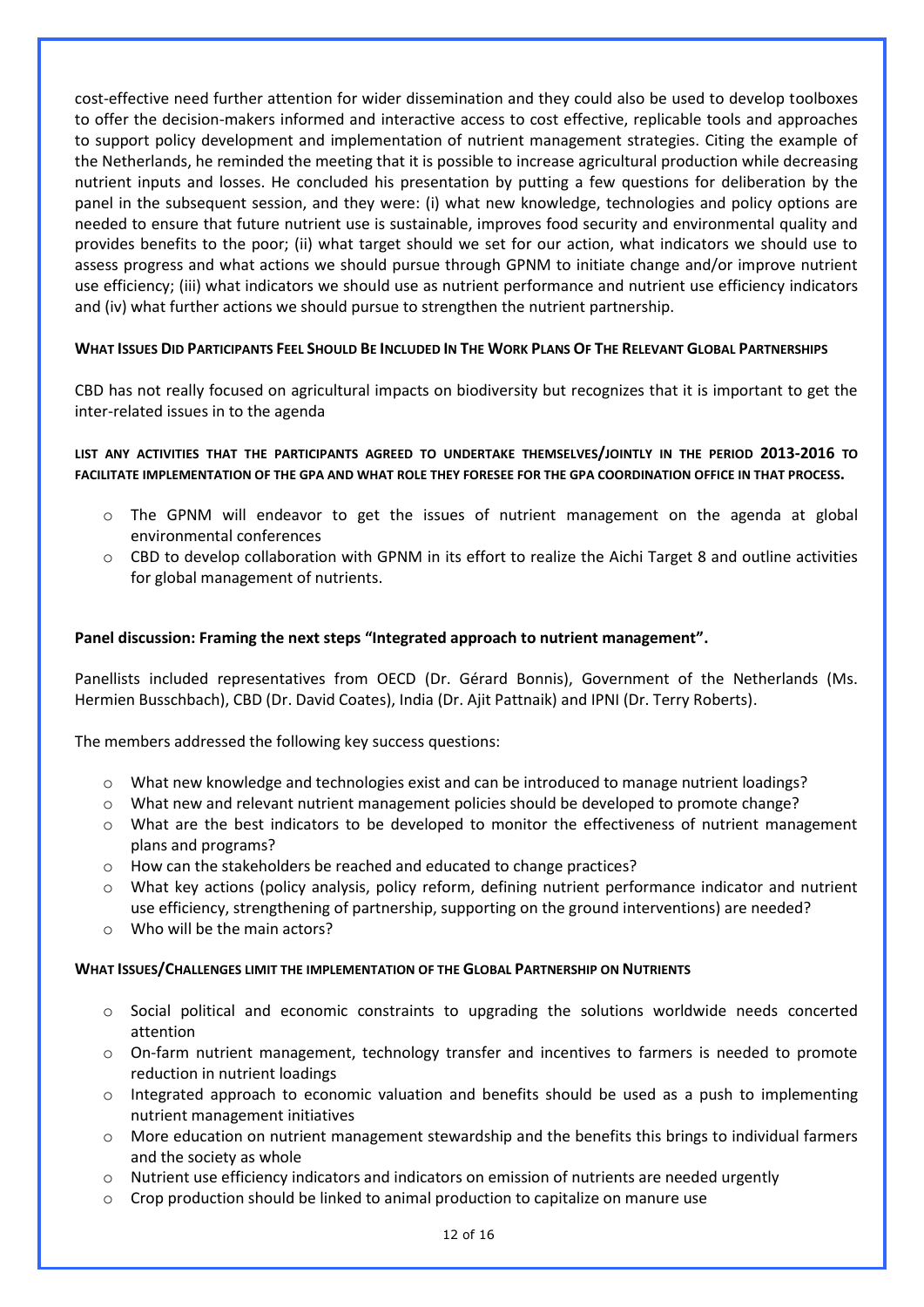- $\circ$  Draw lessons for the Netherlands and other countries where agricultural productivity has not been compromised while improving nutrient use efficiency and environmental sustainability
- o Partner with Phosphate Value Chain i.e. return of phosphates to the cycle to facilitate change and draw lessons
- $\circ$  Work with government and other stakeholders for the development of regulations and enforcement to compliance in a bid to reduce nutrient loadings
- o Promote subsidizing system approach as opposed to giving subsidies to individuals or a product
- o Risks associated with nutrient management should be identified, and *Concern Assessment* of the risks by the population associated with nutrient loadings (such as diets of people)
- o Establishment of the acceptable level for nutrient loading (the tipping point)

#### **LIST ANY PRIORITIES, ACTIVITIES AND ACTIONS THAT NEED TO BE UNDERTAKEN FOR THE PERIOD 2013-2016 TO FACILITATE IMPLEMENTATION OF THE GPA AND WHAT ROLE THEY FORESEE FOR THE GPA COORDINATION OFFICE IN THAT PROCESS.**

- o Quantify the co-benefit (environment and human health benefit) of sustainable nutrient management
- o Work being done in Brazil on nutrient management should be explored and replicated
- o Promotion of organic farming
- $\circ$  Timescales for recovery of ecosystems once nutrient loadings are minimized need to be explored
- o Use global platform events (such as World Cup) and social media to promote information on nutrients (its relationship with human wellbeing and the environment). N-footprint could be used as a tool to promote this. In addition, "Champions" should be identified, or even naming signature days/years to promote GPNM activities
- $\circ$  Countries with severe nutrient loading problems should undergo research to understand the types of loadings and the sources
- o Explore N-Footprint and use events like UN Environment Assembly (UNEA) to promote further discussion on this. UNEA Ministerial dinner could be used as an opportunity to expose the link between our consumption patterns/food choices and the nutrient challenge.
- o Focus on capacity building of farmers in overcoming the barriers they are faced with in terms of nutrient management and growing of crops
- o Close cycle of nutrients (keeping nutrients within the loop)
- o Nutrient stewardship needs to be science based
- o Mapping of risks as it relates to the current nutrient use patterns
- $\circ$  Restore ecological foundation of farming systems to promote water and food security
- o Nutrients (mis)use and its relation to trade needs to be studied
- o Raise profile of science communication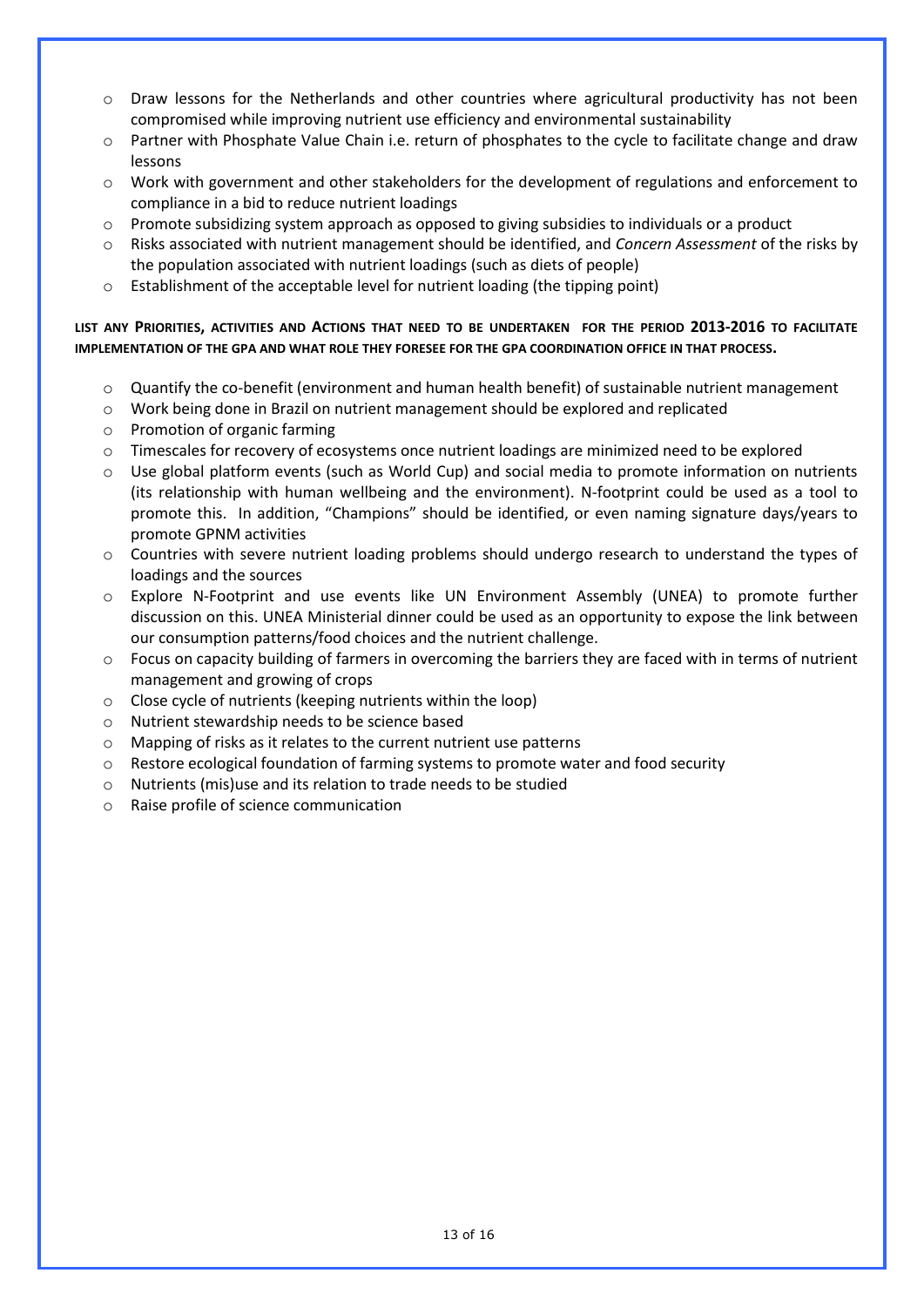# **GPNM Session Agenda**

| <b>Subject</b>                                                | Sustainable nutrient management: global challenges,<br>regional priorities and perspectives; and developing<br>the future agenda for joint actions                                                                                                                                                                                                                                                                                                                                                                                                                                                                                                                                            | <b>Run Dates</b>   | 3 October 2013 |  |
|---------------------------------------------------------------|-----------------------------------------------------------------------------------------------------------------------------------------------------------------------------------------------------------------------------------------------------------------------------------------------------------------------------------------------------------------------------------------------------------------------------------------------------------------------------------------------------------------------------------------------------------------------------------------------------------------------------------------------------------------------------------------------|--------------------|----------------|--|
|                                                               | Nutrients - nitrogen and phosphorous are key to growing crops and thus to the world's food security.<br>However, in some parts of the world farmers do not have access to enough nutrients to grow crops and<br>feed the growing populations, while in many other parts of the world there is an 'excess' of them in the<br>environment as a result of industrial and agricultural activity and this has profound impacts, from pollution<br>of water supplies, creation of dead zones to the undermining of important ecosystems and the services<br>and livelihoods they support.<br>The result is a seeming divide between societal needs for food and energy and a complex web of adverse |                    |                |  |
| <b>Background</b>                                             | environmental impacts, which undermine the natural resource base and the services and livelihoods it<br>provides. This divide - 'the nutrient challenge'- is set to intensify, to the cost of countries, as population,<br>urbanization and food and energy demands increase.                                                                                                                                                                                                                                                                                                                                                                                                                 |                    |                |  |
|                                                               | If the nutrient challenge is to be met, it will be important to improve nutrient use efficiency and availability<br>of nutrients in the areas of overall shortage (e.g., in Africa) in order to meet the global target of food<br>security.                                                                                                                                                                                                                                                                                                                                                                                                                                                   |                    |                |  |
|                                                               | This session will examine the nature of the global challenge and how to meet the challenge of greater<br>nutrient use efficiency in the food production systems in various regions of the world, as both too little or<br>too much of nutrients have impacts on food security, human wellbeing and the environment.                                                                                                                                                                                                                                                                                                                                                                           |                    |                |  |
| <b>Chair/Facilitator</b><br>/Moderator                        | Dr. Greg Crosby and Prof. Mark Sutton                                                                                                                                                                                                                                                                                                                                                                                                                                                                                                                                                                                                                                                         | <b>Time: Start</b> | 08:30          |  |
| <b>Location</b>                                               |                                                                                                                                                                                                                                                                                                                                                                                                                                                                                                                                                                                                                                                                                               | <b>Time: End</b>   | 18:00          |  |
| <b>Attendees:</b>                                             | Representatives of governments, industry, science community, NGOs and UN agencies.                                                                                                                                                                                                                                                                                                                                                                                                                                                                                                                                                                                                            |                    |                |  |
| <b>Objective</b>                                              | To facilitate consensus building among the various stakeholders on the nature and scale of the nutrient<br>management challenges from a global and regional perspective.                                                                                                                                                                                                                                                                                                                                                                                                                                                                                                                      |                    |                |  |
| <b>Key questions</b>                                          | To seek to distill the nature of the nutrient challenge and answering clearly why should anyone care, how<br>has the problem got worse, what is already being done, and what still needs to be done.                                                                                                                                                                                                                                                                                                                                                                                                                                                                                          |                    |                |  |
| <b>Expected</b><br>recommendatio<br>ns from the<br>discussion | It is argued that if the world is going to learn to manage its nutrients better, then the world's citizens need<br>to be motivated to make it happen. This session aims among others to frame the key messages for<br>steering actions by various stakeholders to promote sustainable nutrient management in the context of<br>food security and environmental sustainability.                                                                                                                                                                                                                                                                                                                |                    |                |  |
| Organization<br>partners                                      | <b>GPNM Partners:</b><br>Governments of the USA, Netherlands and India<br>Agencies: INI, IFDC, IPNI, IFA, FAO, CDA, ING, NCSCM and others                                                                                                                                                                                                                                                                                                                                                                                                                                                                                                                                                     |                    |                |  |
| <b>Structure for</b><br>discussion                            | Presentations and panel discussions                                                                                                                                                                                                                                                                                                                                                                                                                                                                                                                                                                                                                                                           |                    |                |  |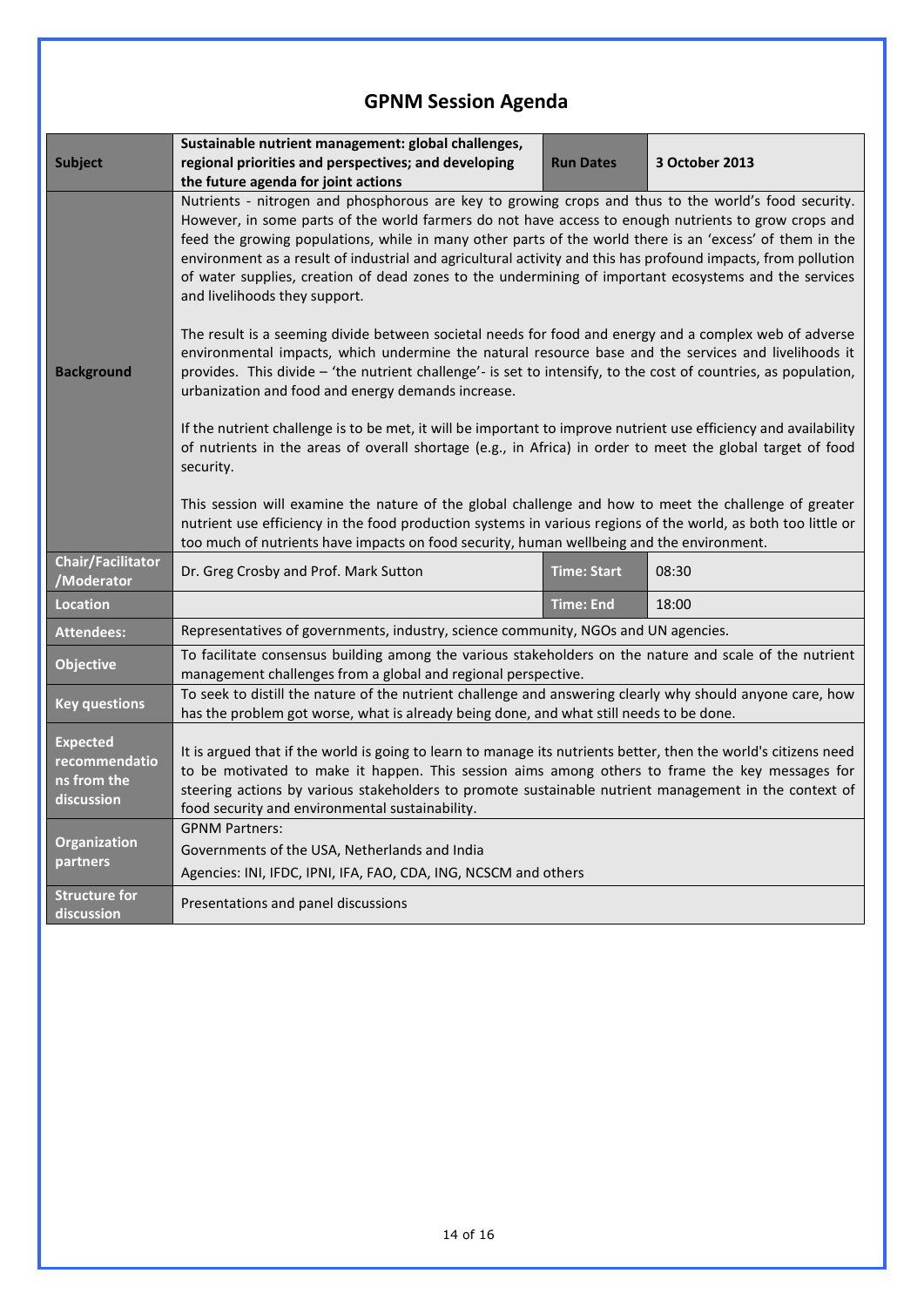| <b>Program Outline</b>                                                                     |                                                                                                           |                                                                           |  |  |  |
|--------------------------------------------------------------------------------------------|-----------------------------------------------------------------------------------------------------------|---------------------------------------------------------------------------|--|--|--|
| <b>Duration</b>                                                                            | <b>Topic</b>                                                                                              | Lead/Chair/Facilitator/Speaker                                            |  |  |  |
| Session I: Global challenges, regional priorities and perspectives - Chair Dr. Greg Crosby |                                                                                                           |                                                                           |  |  |  |
| 08:30-08:45                                                                                | Introduction to the session                                                                               | Dr. Greg Crosby                                                           |  |  |  |
|                                                                                            |                                                                                                           | <b>US Department of Agriculture</b>                                       |  |  |  |
| $8:45 - 09:15$                                                                             | Nutrient Management Challenges and Policy Issues: global overview                                         | Prof. Mark Sutton                                                         |  |  |  |
|                                                                                            |                                                                                                           | Centre for Ecology and Hydrology, UK<br>International Nitrogen Initiative |  |  |  |
| $09:15 - 09:45$                                                                            | The Coast and Oceans - home of the excess Nutrients!                                                      | Prof. Robert Diaz                                                         |  |  |  |
|                                                                                            |                                                                                                           | Prof. Emeritus, Virginia Institute of Marine Science                      |  |  |  |
|                                                                                            |                                                                                                           | USA                                                                       |  |  |  |
| 09:45-10:00                                                                                | Questions, Answers and Discussion                                                                         |                                                                           |  |  |  |
| $10:00 - 12:00$                                                                            |                                                                                                           | Regional Perspectives (15 minutes presentation followed by Q&A)           |  |  |  |
| 10:00-10:20                                                                                | Nutrient management challenges in Latin America                                                           | Dr. Luiz R G Guilherme                                                    |  |  |  |
|                                                                                            |                                                                                                           | Universidade Federal de Lavras, Brazil.                                   |  |  |  |
| 10:20-10:40                                                                                | Nutrient management challenges in Africa                                                                  | Dr. Cargele Masso                                                         |  |  |  |
|                                                                                            |                                                                                                           | International Institute for Tropical Agriculture,                         |  |  |  |
|                                                                                            | Central Africa Hub, Kenya                                                                                 |                                                                           |  |  |  |
| $10:40 - 11:00$                                                                            | Coffee                                                                                                    |                                                                           |  |  |  |
| 11:00-11:20                                                                                | Nutrient management challenges in Asia                                                                    | Dr. N. Raghuram<br>Indian Nitrogen Group/Society for Conservation of      |  |  |  |
|                                                                                            |                                                                                                           | Nature, India                                                             |  |  |  |
| 11:20-11:40                                                                                | Nutrient management challenges in the Caribbean                                                           | Dr. Thomas J. Goreau                                                      |  |  |  |
|                                                                                            |                                                                                                           | President, Global Coral Reef Alliance                                     |  |  |  |
|                                                                                            | The next two presentations are on solutions                                                               |                                                                           |  |  |  |
|                                                                                            |                                                                                                           |                                                                           |  |  |  |
| 11:40-12:10                                                                                | Improving nutrient management in agriculture. Industry Perspective                                        | Dr. Terry Roberts                                                         |  |  |  |
|                                                                                            |                                                                                                           | International Plant Nutrition Institute, USA                              |  |  |  |
| 12:10-12:40                                                                                | Improving nutrient management in livestock production systems                                             | Prof. Tom Sims                                                            |  |  |  |
|                                                                                            |                                                                                                           | University of Delaware, USA                                               |  |  |  |
| 12:40 -13:00                                                                               | Questions, Answers, Discussion and Synthesis                                                              |                                                                           |  |  |  |
| 13:00-14:00                                                                                | <b>Lunch Break</b>                                                                                        |                                                                           |  |  |  |
|                                                                                            |                                                                                                           |                                                                           |  |  |  |
| 13:00 - 13:30                                                                              | Special Event: Ecosystem Health Report Card of Chilika Lake India                                         |                                                                           |  |  |  |
| 14:00-18:00                                                                                | Session 2: Developing the future agenda for joint actions to promote sustainable management of nutrients. |                                                                           |  |  |  |
|                                                                                            | Moderator Prof. Mark Sutton                                                                               |                                                                           |  |  |  |
|                                                                                            | Centre for Ecology and Hydrology UK/International Nitrogen Initiative                                     |                                                                           |  |  |  |
| $14:00 - 14:20$                                                                            | Developing a collaborative agenda for sustainable nutrient                                                | Dr. Anjan Datta<br><b>GPNM Secretariat</b>                                |  |  |  |
|                                                                                            | management                                                                                                |                                                                           |  |  |  |
| 14:20-14:40                                                                                | Opportunities for nutrient (nitrogen) management within the CBD                                           | Dr. David Coates                                                          |  |  |  |
|                                                                                            |                                                                                                           | Convention on Biological Diversity Secretariat                            |  |  |  |
|                                                                                            |                                                                                                           | Montreal, Canada                                                          |  |  |  |
| 14:40-15:00                                                                                | Addressing the human impacts on the nitrogen and phosphorus                                               | Dr. Gérard Bonnis                                                         |  |  |  |
|                                                                                            | cycles - an OECD perspective.                                                                             | Organization for Economic Cooperation and                                 |  |  |  |
|                                                                                            |                                                                                                           | Development, Paris                                                        |  |  |  |
|                                                                                            |                                                                                                           |                                                                           |  |  |  |
| 15:00-15:30                                                                                | Addressing the nutrient challenge - where we are and what needs                                           | Prof. Jan Willem Erisman                                                  |  |  |  |
|                                                                                            | to be revisited and/or strengthened further.                                                              | Louis Bolk Institute, The Netherlands                                     |  |  |  |
| 15:30-16:00<br>$16:00 - 17:45$                                                             | Coffee<br>Panel discussion: Framing the next steps "Integrated approach to                                |                                                                           |  |  |  |
|                                                                                            | nutrient management": key actions (policy analysis, policy reform,                                        | Panellists to include Representatives from                                |  |  |  |
|                                                                                            | defining nutrient performance indicator and nutrient use efficiency,                                      | OECD (Dr. Gérard Bonnis), Governments of the US                           |  |  |  |
|                                                                                            | strengthening of partnership, supporting on the ground                                                    | (Dr. Sasha Koo-Oshima and Dr. Greg Crosby),                               |  |  |  |
|                                                                                            | interventions) and actors.                                                                                | Netherlands (Ms. Hermien Busschbach), CBD (Dr.                            |  |  |  |
|                                                                                            | Each Panel members will be requested to share their thoughts on                                           | David Coates), India (Dr. Ajit Pattnaik) IPNI (Dr.                        |  |  |  |
|                                                                                            | "Integrated approach to nutrient management" for 3 minutes, and                                           | Terry Roberts)                                                            |  |  |  |
|                                                                                            | give 5 key action points: "what needs to be done, what are the                                            |                                                                           |  |  |  |
|                                                                                            | crucial levers to facilitate actions, what experiences can you share                                      |                                                                           |  |  |  |
|                                                                                            | to demonstrate that they worked, and if not what did not work and                                         |                                                                           |  |  |  |
|                                                                                            | why.                                                                                                      |                                                                           |  |  |  |